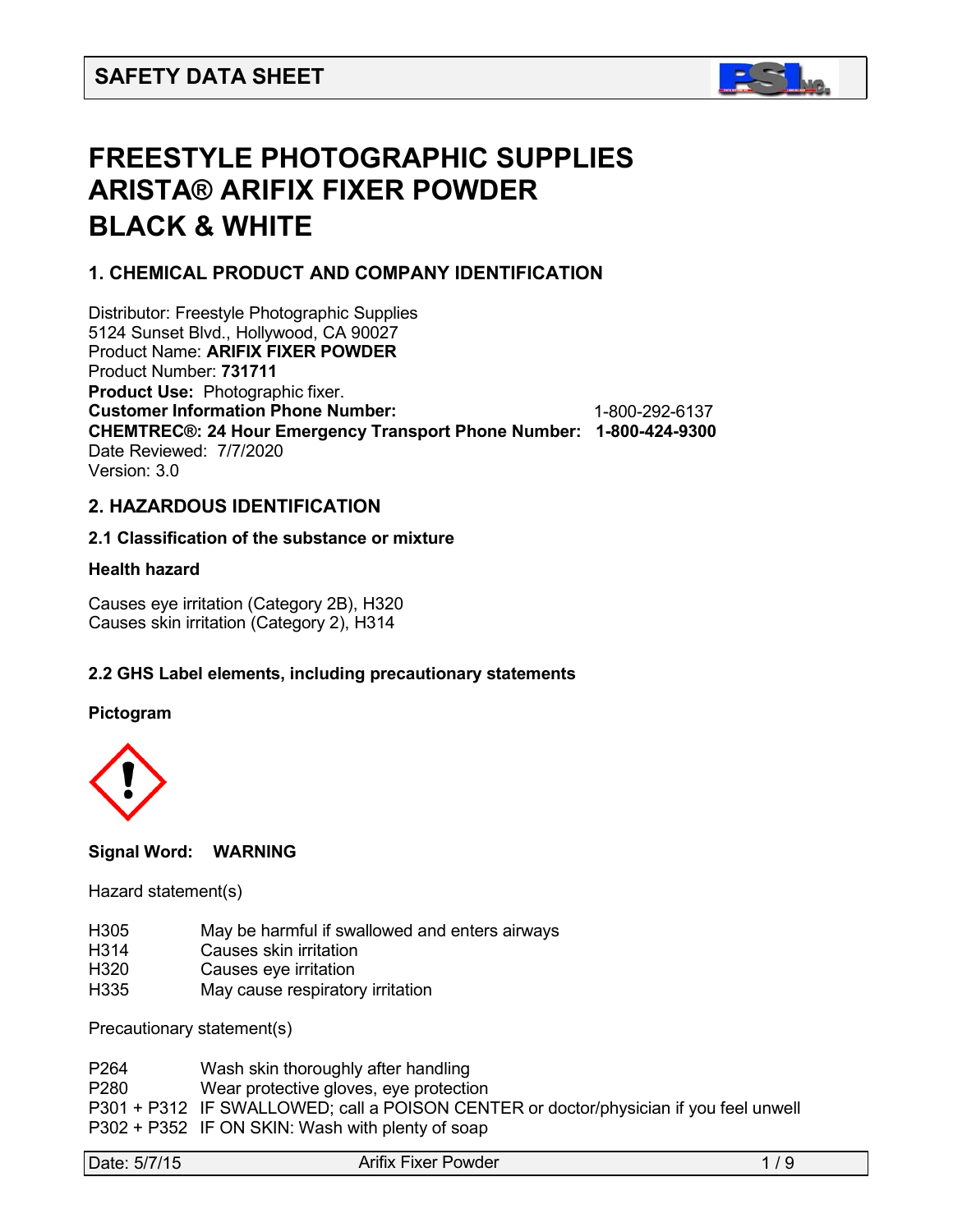

P305 + P351 + P338 IF IN EYES: Rinse cautiously with water for several minutes. Remove contact lenses, if present and easy to do. Continue rinsing.

| P321             | Specific treatment (see supplemental first aid instructions on this label). |
|------------------|-----------------------------------------------------------------------------|
| P330             | Rinse mouth.                                                                |
|                  | P333 +P313 If skin irritation or rash occurs: Get medical advice/attention. |
| P363             | Wash contaminated clothing before reuse                                     |
| P391             | Collect spillage                                                            |
| P <sub>501</sub> | Dispose of contents to an approved waste disposal plant.                    |

## **3. COMPOSITION/INFORMATION ON INGREDIENTS**

| <b>Chemical Name</b> | CAS            | <b>OHSA PEL</b> | <b>ACGIH TLV</b>    | Weight %  |
|----------------------|----------------|-----------------|---------------------|-----------|
| SODIUM THIOSULFATE   | 7772-98-7      | N.E.            | N F.                | 70-80     |
| SODIUM ACETATE       | $127 - 09 - 3$ | N.E.            | N F.                | $10 - 15$ |
| SODIUM METABISULFITE | 7681-57-4      | N F             | 5 mg/m <sup>3</sup> | $5-10$    |
| <b>BORIC ACID</b>    | 10043-35-3     | N.E.            | N F                 | $1 - 3$   |

## **4. FIRST AID MEASURES**

### **4.1 Description of first aid measures**

- **Eye Contact:** Immediately flush eyes with plenty of water for at least 15 minutes while holding eyelids apart.
- **Inhalation:** If symptomatic, remove to fresh air. If not breathing, give artificial respiration. If breathing is difficult, give oxygen.
- **Ingestion:** Never give anything to an unconscious person. Rinse mouth with water. Seek medical attention or contact a poison control center for advice about whether to induce vomiting.
- **Skin Contact:** Flush skin with plenty of water and wash with a non-alkaline skin cleaner. Wash contaminated clothes before reuse. Get medical attention if irritation develops.

**Aggravated Medical Conditions:** Skin contact may aggravate an existing dermatitis.

## **5. FIRE FIGHTING MEASURES**

#### **5.1 Extinguishing media**

Nonflammable -Use agent appropriate for surrounding fire.

#### **5.2 Special Hazards arising from substance or mixture**

Fire or excessive heat may cause production of hazardous decomposition products. Combustion Products: Carbon dioxide, carbon monoxide, and oxides of sulfur.

#### **5.3 Advise for firefighters**

Wear self-contained breathing NIOSH/MSHA approved apparatus and protective clothing to prevent contact with skin and eyes.

## **6. ACCIDENTAL RELEASE MEASURES**

## **6.1 Personal precautions, protective equipment and emergency procedures**

Review fire and explosion hazards and safety precautions before proceeding with cleanup. Use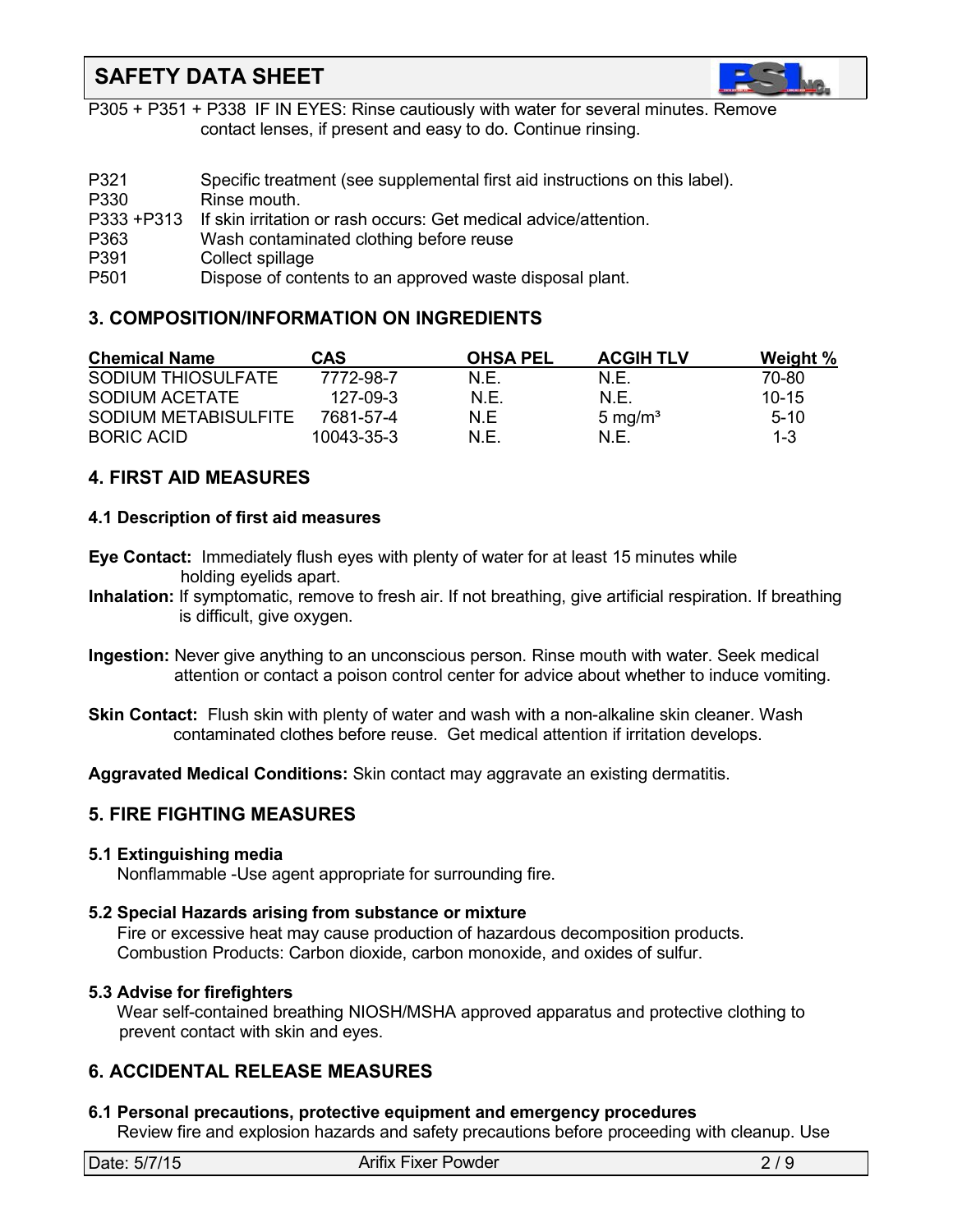

appropriate personal protective equipment. Avoid contact with skin and eyes. Stop the spillage. Avoid generating dust. If mixed, dike the spill. For small amounts less than a gallon flush to the

sewer with large amounts of water. For larger spills, prevent liquid from entering sewers, waterways or low areas. Absorb spillage in inert material. Soak up with sawdust, sand, or other absorbent material. Remove non-usable solid material and/or contaminated soil for disposal in an approved and permitted landfill.

#### **6.2 Environmental precautions**

Prevent liquid from entering sewers, waterways or low areas. Discharge to sewer requires approval of permitting authority and may require pre-treatment. Contaminated surfaces should be cleaned using water.

### **7. HANDLING AND STORAGE**

#### **7.1 Precautions for safe handling**

Store in a cool, dry, well-ventilated area. Keep containers closed. Do not store or consume food, drink, or tobacco where they may become contaminated with this material.

#### **7.2 Conditions for safe storage, including any incompatibles**

Do not store with incompatible materials. All labeled precautions must be observed when handling, storing and transporting empty containers due to product residues.

## **8. EXPOSURE CONTROL / PERSONAL PROTECTION**

#### **8.1 Control parameters**

See Section 3.

#### **8.2 Exposure controls**

Use good personal hygiene when handling this product. Wash hands after use, before smoking, or using the toilet. Facilities storing or utilizing this material should be equipped with an eyewash facility and a safety shower.

#### **Personal protective equipment**

**Eye Protection:** Safety glasses with side shields (or goggles).

**Respiratory Protection:** When this product is used in the intended way, no respiratory protection is anticipated to be necessary.

**Skin protection:** Latex, rubber, or neoprene waterproof gloves are recommended.

**Body protection:** Rubber or plastic apron.

**Ventilation protection:** Local exhaust ventilation is recommended. Ventilation must be adequate to keep hazardous ingredients below their exposure limits.

#### **9. PHYSICAL AND CHEMICAL PROPERTIES**

#### **9.1 Information on basic physical and chemical properties**

Appearance And Odor: Crystalline white powder with faint vinegar odor. Solubility In Water: Complete

| Date: 5/7/15 | Arifix Fixer Powder | . ر ب |
|--------------|---------------------|-------|
|              |                     |       |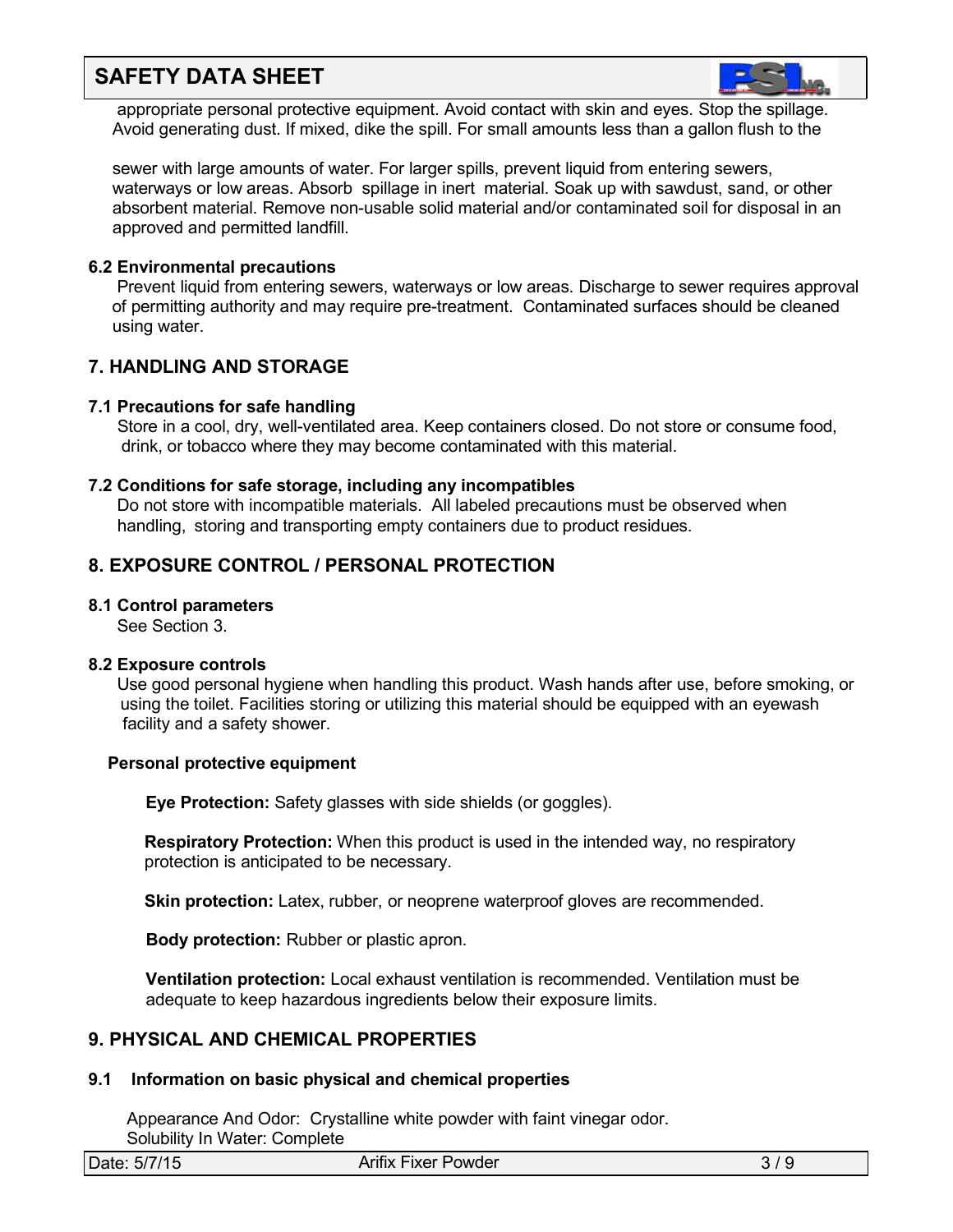Boiling Point: Not applicable

Flash Point: Nonflammable Flash Point Method: Not applicable Auto ignition: Not applicable LEL: Not applicable UEL: Not applicable Vapor Pressure: Not applicable Ph: Not applicable (5.75 mixed) Specific Gravity: Not applicable Melting Point: Not applicable Freezing Point: Not established Evaporation Rate: Not established Vapor Density: Heavier than air Percent Volatile: Not applicable Molecular Weight: Not applicable Pounds Per Gallon: Not applicable V.O.C is 0.

## **10. STABILITY AND REACTIVITY**

- **10.1 Reactivity Stable**
- **10.2 Chemical stability** Conditions To Avoid: None
- **10.3 Possibility of hazardous reactions** No data available
- **10.4 Conditions to avoid** Damp and humid conditions.
	-
- **10.5 Incompatible Materials** Strong acids and oxidizers.
- **10.6 Decomposition Products** Sulfur dioxide is evolved under acid conditions of ph < 4.

## **11. TOXICOLOGICAL INFORMATION**

**11.1 Information of toxicological effects**

#### *<sup>U</sup>***Component information**

#### *Sodium Thiosulfate 10102-17-7*

#### **Acute toxicity:**

No data available<br>Dermal: No data available Inhalation: No data available LD50 Intravenous – rat- >2,500 mg/kg

Date: 5/7/15 **Arifix Fixer Powder 4/9** Arifix Fixer Powder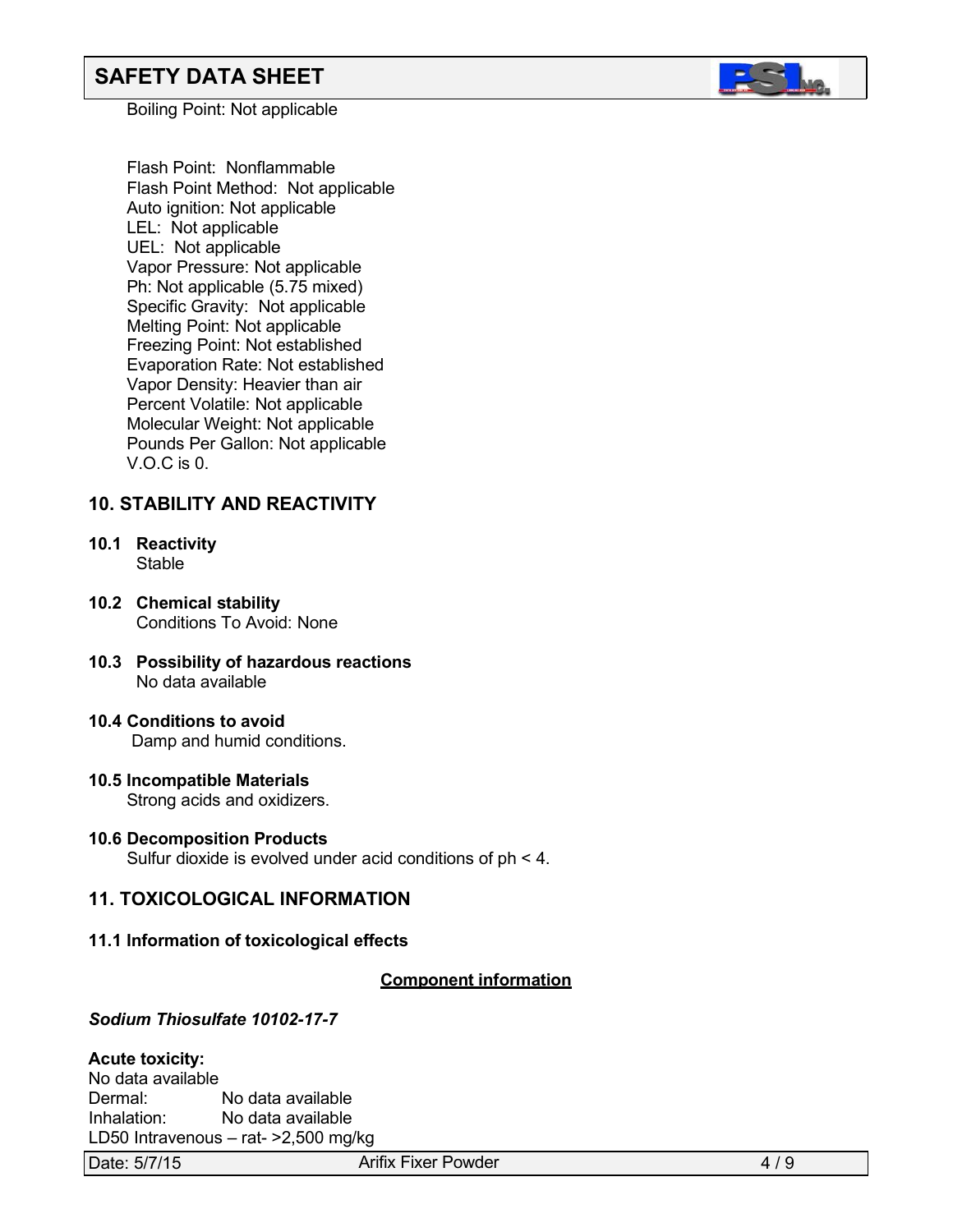

**Skin irritation:** No data available<br>**Eve irritation:** No data available **Eye** irritation:

**Carcinogenicity/mutagenicity:** No data available

#### *Sodium Metabisulfite 7681-57-4*

**Acute toxicity:** No data available Oral LD-50 (rat) 1,540 g/kg Inhalation: no data available Dermal: LD-50 (rat) > 2,000 g/kg **Skin irritation:** no data available<br>**Eye irritation:** Rabbit **Risk of serious damage to eyes. Respiratory or Skin Sensitization** Prolonged or repeated exposure may cause allergic skin reaction in certain sensitive individuals.

**Carcinogenicity/mutagenicity:** none

#### *Sodium Acetate 127-09-3*

| <b>Acute toxicity:</b>  |                                                                        |
|-------------------------|------------------------------------------------------------------------|
| Oral:                   | LD50 (rats): 3,530 mg/kg                                               |
| Dermal:                 | LD50 (Rabbit) - > 10,000 mg/kg                                         |
| Inhalation:             | LC50 (Rat) - 1h -> 30,000 mg/m <sup>3</sup>                            |
| <b>Skin irritation:</b> | Rabbit                                                                 |
|                         | Mild irritation – 24 h                                                 |
| Eye irritation:         | Rabbit                                                                 |
|                         | Mild eye irritation                                                    |
|                         | <b>Respiratory or skin sensitization:</b> No data available            |
|                         | Carcinogenicity/mutagenicity: No data available                        |
|                         | <b>Reproductive toxicity:</b> No data available                        |
|                         | Specific target organ toxicity – repeated exposure – No data available |
|                         | A sulvetism lessonal - Ale deta susilable                              |

**Aspiration hazard -** No data available

#### *Boric Acid 10043-35-3*

#### **Acute toxicity:** Oral: LD50 (rats): 2,660 mg/kg No data

Inhalation: No data **Skin irritation:** No data available **Eye irritation:** No data available **Respiratory sensitization:** No data available

**Carcinogenicity/mutagenicity:** none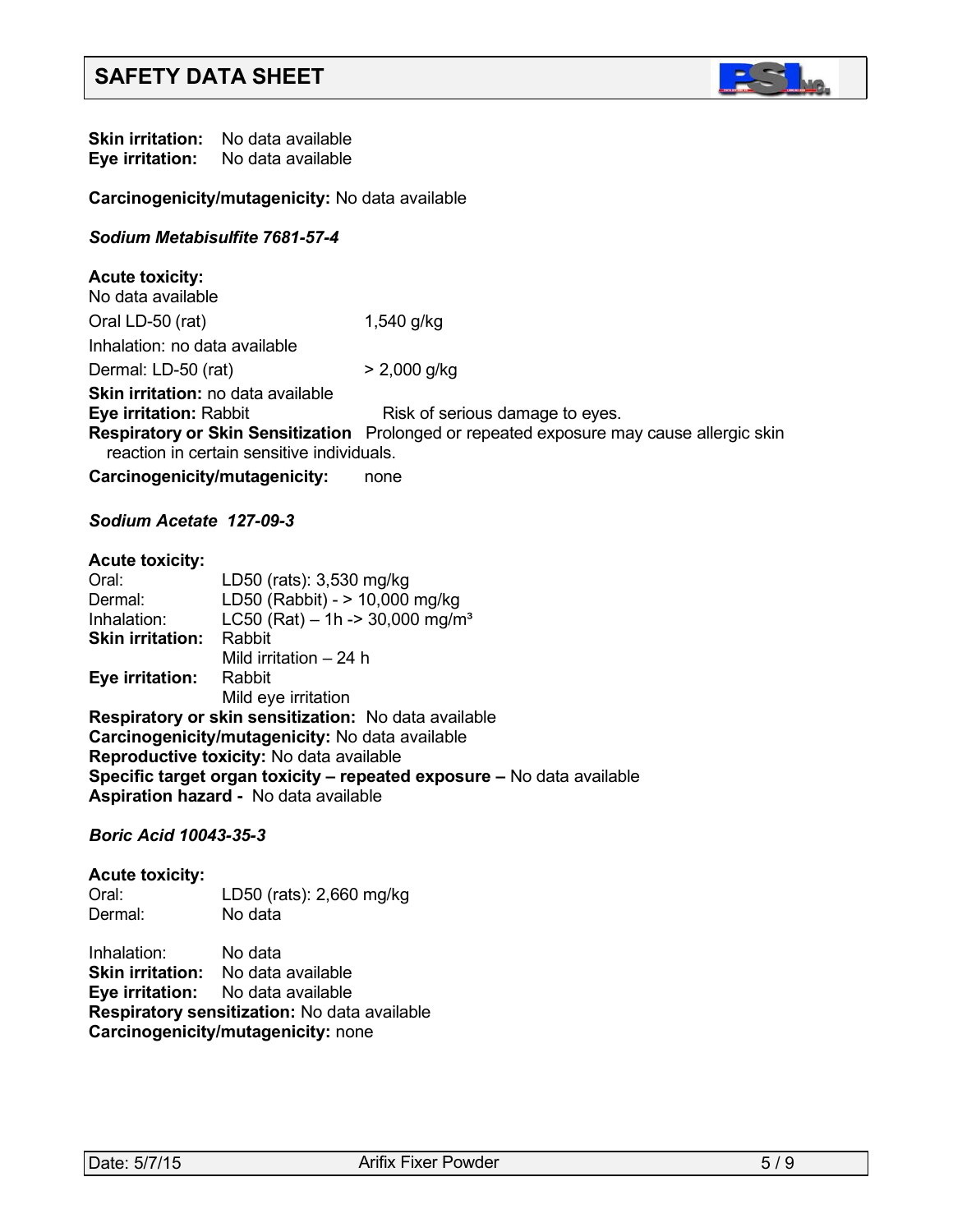

## **12. ECOLOGICAL INFORMATION**

#### *<sup>U</sup>***Component information**

#### *Sodium Thiosulfate 10102-17-7*

**12.1 Toxicity** No data available

- **12.2 Persistence and degradability** No data available
- **12.3 Bioaccumulative potential** No data available
- **12.4 Mobility in soil** No data available

#### **12.5 Result of PBT and vPvB assessment**

Assessment not available as chemical assessment not required/not conducted

#### *Sodium Metabisulfite 7681-57-4*

#### **12.1 Toxicity**

| Toxicity to fish                                       | LC50- Oncorhynchus mykiss (rainbow trout)<br>$-150-220$ mg/l $-96h$                           |
|--------------------------------------------------------|-----------------------------------------------------------------------------------------------|
| Toxicity to daphnia and<br>other aquatic invertebrates | LC50 - Daphnia magna (Water flea) - 89 mg/l - 24 h                                            |
| Toxicity to algae                                      | IC50 - Desmodesmus subspicatus (green algae) - > 48 mg/l - 72 h<br>(OECD Test Guideline 201). |
| Toxicity to bacteria                                   | EC50 - Pseudomonas putida - 56 mg/l - 17 h                                                    |

#### **12.2 Persistence and degradability**

#### **12.3 Result of PBT and vPvB assessment**

Assessment not available as chemical assessment not required/not conducted

#### **12.4 Other adverse effects**

 Environmental hazard cannot be excluded in the event of unprofessional handling or disposal. Harmful to aquatic life.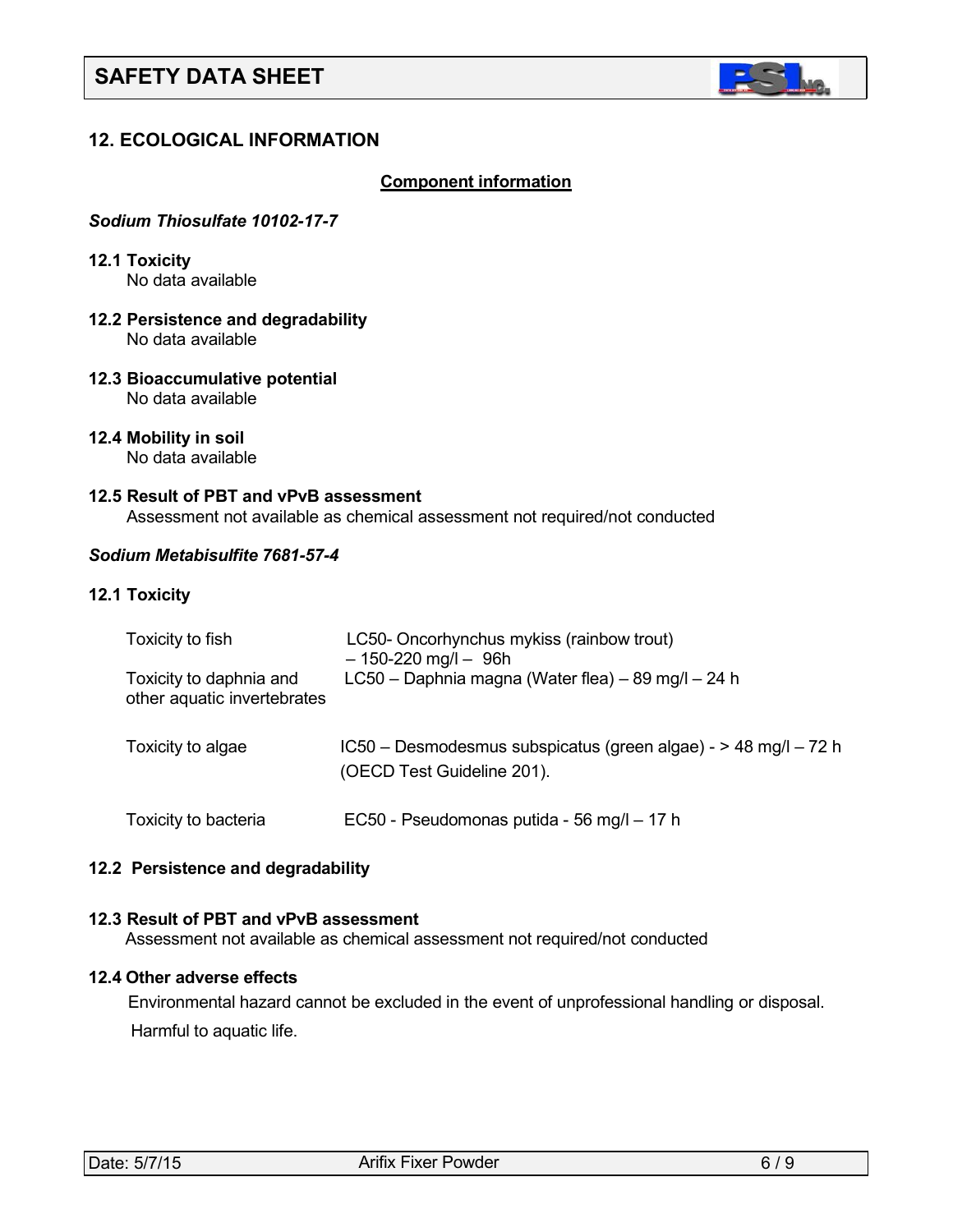

## *Sodium Acetate 127-09-3*

#### **12.1 Toxicity**

|                                                         | Toxicity to fish                                                           | LC0- Oncorhynchus mykiss (rainbow trout) - $> 1,000$ mg/l - 96h<br>(OECD Test Guideline 203).               |  |
|---------------------------------------------------------|----------------------------------------------------------------------------|-------------------------------------------------------------------------------------------------------------|--|
|                                                         | Toxicity to daphnia and<br>other aquatic invertebrates                     | LC50 - Daphnia magna (Water flea) $-$ > 300.82mg/l - 48h<br>(OECD Test Guideline 202).                      |  |
| 12.2 Persistence and degradability<br>No data available |                                                                            |                                                                                                             |  |
|                                                         | 12.3 Bioaccumulative potential<br>Biodegradability                         | aerobic – exposure time 30d<br>Result: 99% - Readily biodegradable                                          |  |
|                                                         | <b>Biochemical Oxygen</b><br>Demand (BOD)                                  | 880 mg/g                                                                                                    |  |
|                                                         | 12.4 Mobility in soil<br>No data available                                 |                                                                                                             |  |
|                                                         | 12.5 Result of PBT and vPvB assessment                                     | Assessment not available as chemical assessment not required/not conducted                                  |  |
|                                                         | <b>Boric Acid 10043-35-3</b>                                               |                                                                                                             |  |
|                                                         | <b>12.1 Toxicity</b>                                                       |                                                                                                             |  |
|                                                         | Toxicity to fish<br>Toxicity to daphnia and<br>other aquatic invertebrates | LC0-Lepomis macrochirus (bluegill) - 1,021 mg/l - 96h<br>LC50 - Daphnia magna (Water flea) -53.2 mg/l - 21d |  |

## **12.2 Persistence and degradability**

No data available

- **12.3 Bioaccumulative potential** No data available
- **12.4 Mobility in soil**

No data available

## **12.5 Result of PBT and vPvB assessment**

Assessment not available as chemical assessment not required/not conducted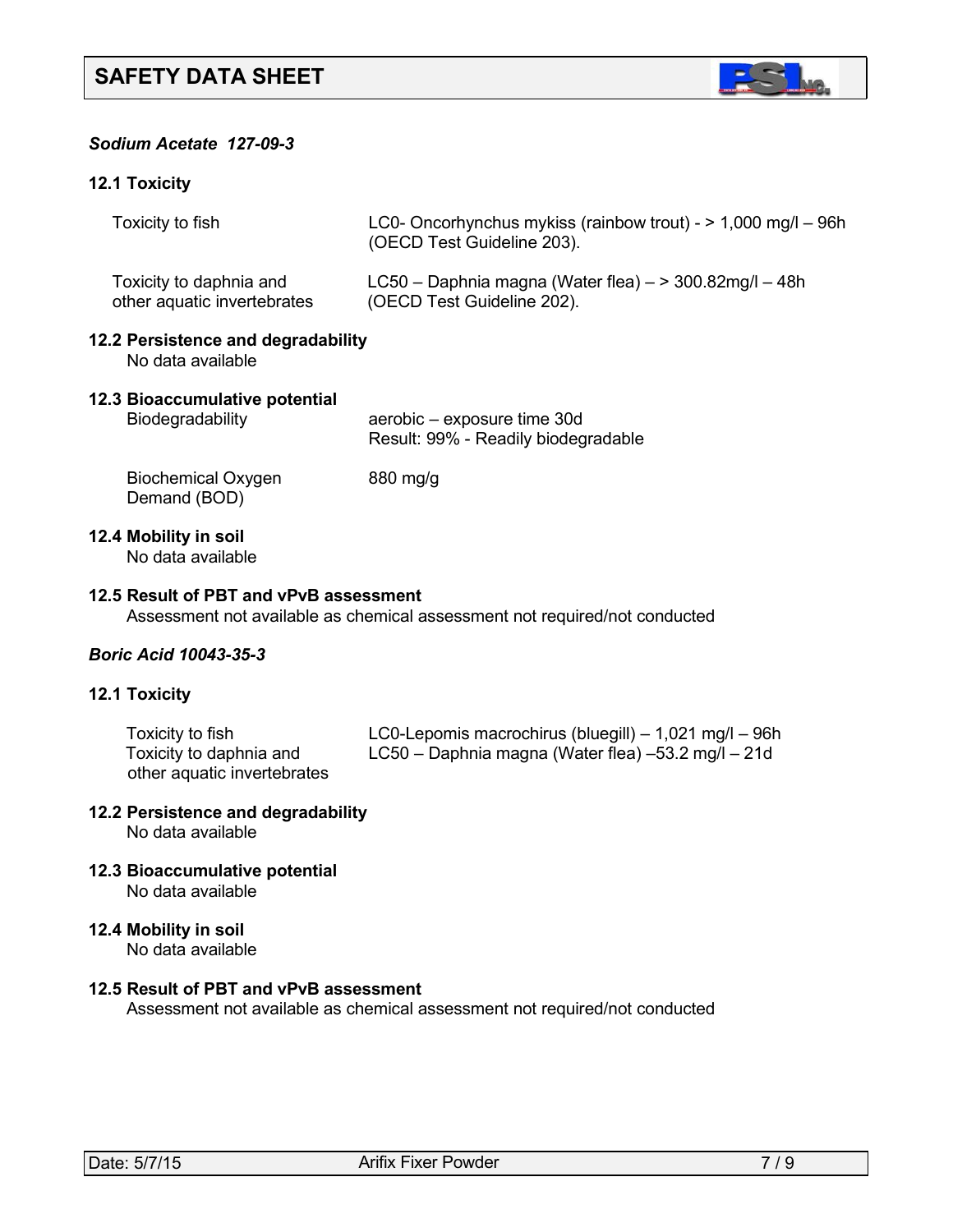

## **13. DISPOSAL CONSIDERATIONS**

#### **13.1 Waste treatment methods**

#### **Product**

Preferred options for disposal are to send to licensed reclaimers, or to permitted incinerators. Any disposal practice must be in compliance with federal, state, and local regulations. Do not dump into sewers, ground, or any body of water.

#### **14. TRANSPORT INFORMATION**

#### **DOT (US)**

Not regulated

#### **15. REGULATORY INFORMATION**

#### **SARA 302 Components**

The following components are subject to reporting levels established by SARA Title III, Section 302: None

#### **SARA 313 Components**

The following components are subject to reporting levels established by SARA Title III, Section 313: None

#### **SARA 311/312 Hazards**

Acute Health Hazard, Chronic Health Hazard

#### **California Prop 65 Components**

This product does not contain any chemicals known to the State of California to cause cancer, birth defects, or any other reproductive harm.

#### **TSCA**

All ingredients in this finished product are listed on the EPA TSCA INVENTORY.

#### **SCAQMD Rule 443.1**

Photochemically Reactive: No Maximum Grams of VOC per Liter: 0 Vapor Pressure: Not available

#### **16. OTHER INFORMATION**

#### **Full text of H-statements referred to under sections 2 and 3.**

- H305 May be harmful if swallowed and enters airways
- H314 Causes skin irritation
- H320 Causes eye irritation
- H335 May cause respiratory irritation